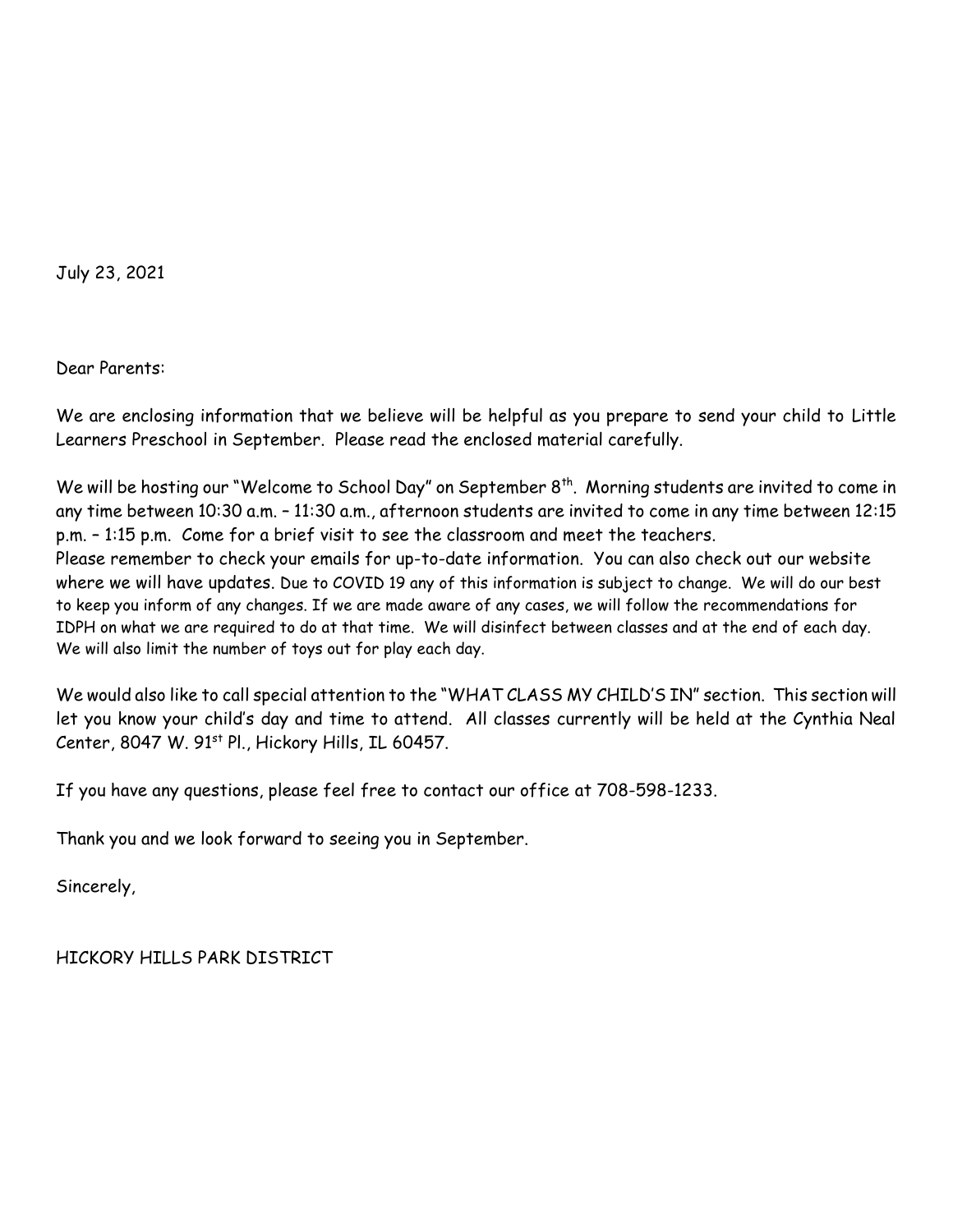# **HICKORY HILLS PARK DISTRICT LITTLE LEARNERS' PRESCHOOL 2021/2022 INFORMATION SHEET**

Knowing what is expected will help you with your child. Please read this BEFORE your child begins school.

### **TEARS - WHAT TO DO:**

A child coming into the school for the first time may feel separation anxiety, especially if he/she sees anxiety on their parent's face. It has been our experience that these children stop crying within minutes after the parent's departure. Our advice is to give your child a smile and a kiss and tell him/her when you will return and then leave. Be sympathetic to the tears, but firm. Be assured that we are prepared for these situations and will help make the transition from home to school easier. The separation may be as hard for you as it is for your child, but prolonging the departure is much harder on your child. If your child has a problem and cries for an extended period, we will call you.

#### **YOUR CHILD'S NAME**

Your child will learn to write their proper name. If your child likes to be called by a nickname let the teacher know. Otherwise, teachers will use proper names.

## **WHAT TIME TO DROP OFF & PICK UP YOUR CHILD**

We ask that you be prompt in dropping off your child and picking him/her up from school. It is mandatory that you escort your child into the building. If at any time someone new is picking up your child, we will need to know ahead of time. Children will not be released to anyone under the age of 18. If someone different will be picking up your child, the teacher must be notified in writing by parent/guardian. There are no exceptions. In an emergency, please phone the office and give the person's name. This will be given to the teachers. The person must show picture identification to the teacher before taking the child. The doors will open for dismissal promptly at 11:45 a.m. for am classes and 3:15 p.m. for the pm classes. If children are not picked up within 10 minutes of dismissal time, a late fee will be charged at \$5 per every 10 minutes late. If the classroom doors are closed, please see office for admittance.

## **WHAT TO WEAR**

All students and staff are required to wear a face mask. We will do our best to take them outside when weather permits to get a break from wearing the masks. Remember your child is in school, dress should be comfortable! They will be learning through projects using crayons, paint, craft items, and even playing with toys on the floor. It is hard when a child wears an outfit that he/she cannot put back together after using the restroom. Please keep this in mind when choosing school clothes and shoes. Due to allergies and asthma please be cautious on how much cologne or perfume you let your child wear.

#### **SNACK DAY**

In the past we were able to provide snack however since we currently cannot serve from bulk, we are asking that you send your child with a simple health snack. IE goldfish, gram crackers or some fruit. We ask that you do not send anything with peanuts since we have children from time to time with this food allergy.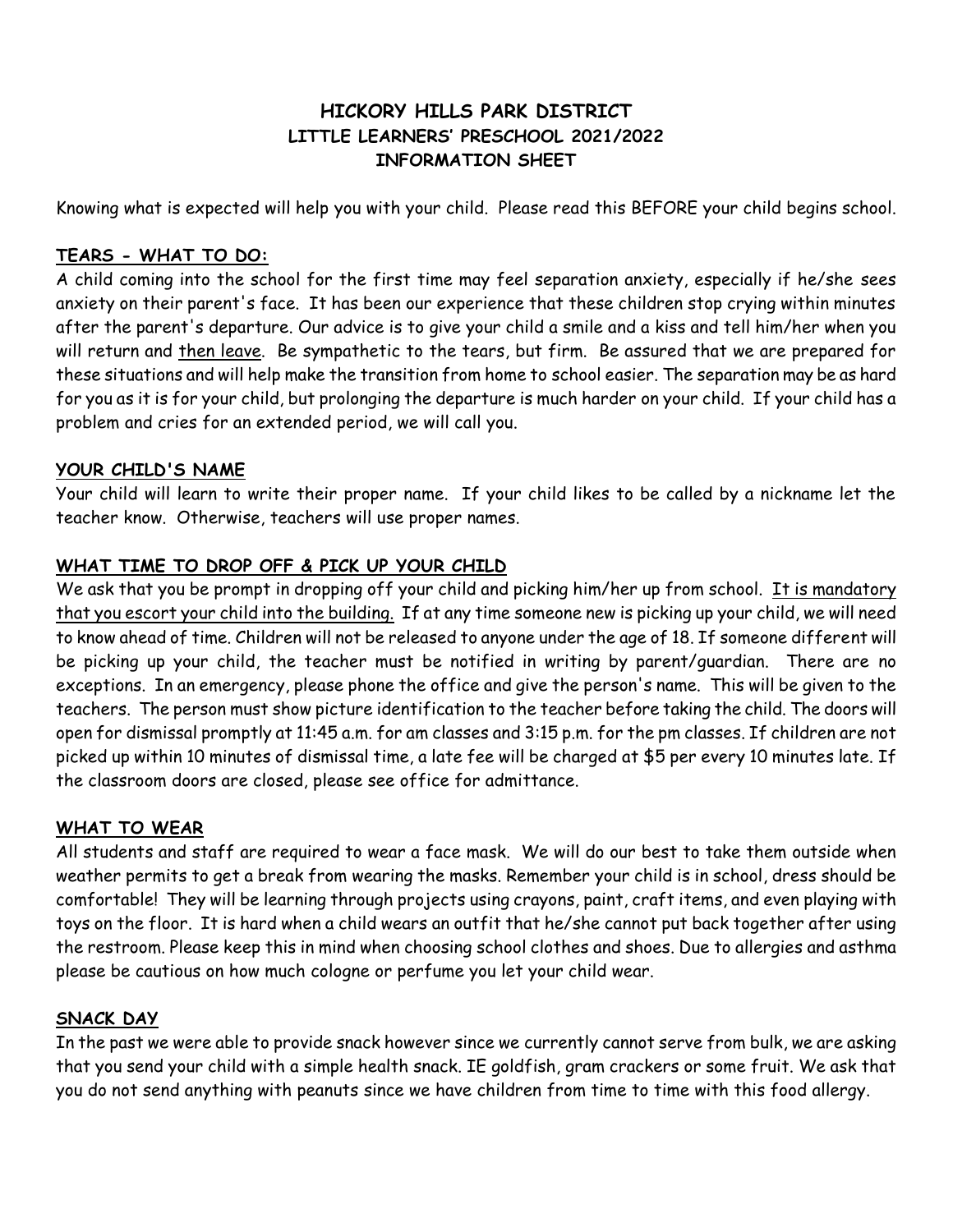### **BIRTHDAY CELEBRATIONS**

We will celebrate each child's birthday at school (on the school day closest to their birthday). On this day, your child is welcome to provide the snack for their classmates. Remember it must be an individual wrap snack for them due to the COVID 19 guidelines. Please DO NOT send cupcakes or birthday cake. Also due to the board of health we can only serve prepackage food from the store, no homemade items will be allowed.

### **SCHOOL CANCELLATION**

If you are not sure if class will be held, please call the Park District office at 708-599-7337 ext 0 before 8:30 a.m. for updates and 708-598-1233 ext 0 after 8:30 a.m. for updates regarding program cancellations.

We will try to notify everyone if we canceled classes via email and/or phone. It can take some time to reach everyone by phone so please check your email or call the office if you are questioning if there will be school or not.

If school should be canceled, due to inclement weather, we will try to schedule a make up day. If we are unable to make up the actual day, the lessons & project planned for that day will be made up during a regular class session.

### **NEWSLETTER/EMAILS**

There will be a monthly newsletter to keep you informed of activities throughout the year. This newsletter will be emailed to you if you would like a hard copy to let us know. Any information that we hand out during class will be posted on the Park District Web Site. (hhparkdistrict.org). We will also email you updates so please make sure you have a valid email address on file.

#### **HANDICAPPED PARKING**

We would like to ask your cooperation in keeping the handicapped parking open to authorized vehicles (spaces are marked). Unauthorized cars parked in this area may be ticketed or towed at the owner's expense. Handicapped parking may **NOT** be used as a drop off/pick up spot.

#### **GENERAL**

Please do not allow your child to bring any toys, candy, or gum to school. You will always be notified of class celebrations in advance; so, you will know what your child needs to bring to help celebrate with his/her classmates. If you do not wish your child to participate in our holiday celebrations, we will understand if you keep your child at home. We hope you will understand that the teachers cannot pass out birthday invitations to children during class time. If you wish, you and your child may pass them out before or after class.

#### **IMMUNIZATIONS**

Please contact your physician to confirm that your child has the following shots. The following are required: 4 DTP or DTAP, 1 MMR, 4 HIB, 3 POLIO-OPV, 3 HEP B, 1 CHICKEN POX.

#### **PARENT INVOLVEMENT**

We encourage parental involvement, you may be asked to join in craft activities, field trips or special events throughout the year. Always feel free to approach the teachers with any questions or concerns. If you have a special talent, or would just like to read a story, you are always welcome.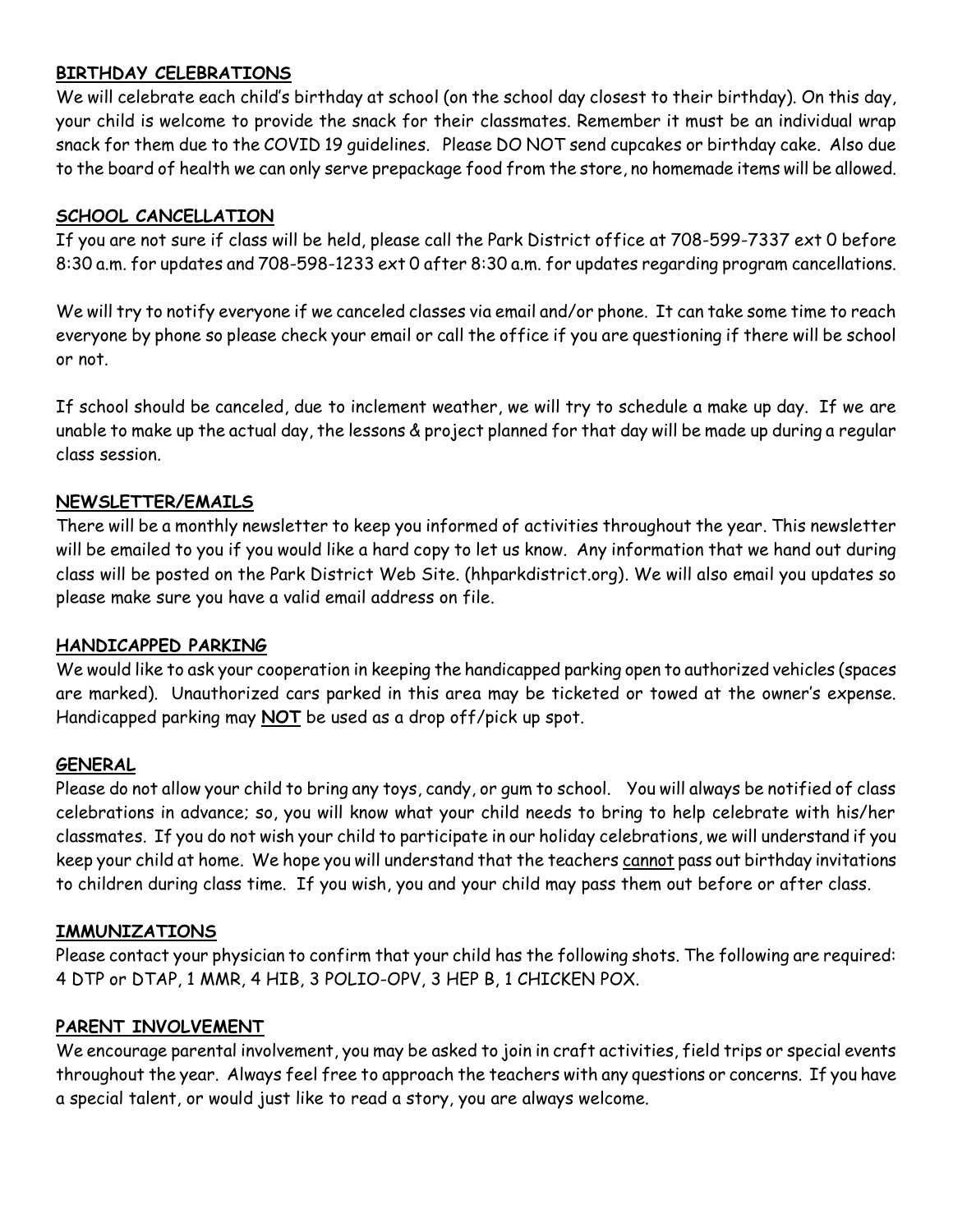### **PRESCHOOL CLOSING PROGRAM**

At the close of the school year, the children will participate in a Closing Program. This program is approximately 1 hour in length. You will receive information on this as the end of school approaches.

Once again please feel free to call us if you have any questions, suggestions, or concerns. We want this year to be a positive experience for both you and your child. We can achieve this by working together.

#### **CLASS TIME/DATE**

First week of classes (September 9 & 10) will be shorten to 2 hours a day. AM 8:45 -10:45 PM 12:15 – 2:15

Five day a week classes will begin on September  $9^{\text{th}}$ Three day a week classes will begin on September  $10^{th}$ Two day a week classes will begin on September  $9^{\text{th}}$ 

Regular classes are as follows: (Starts September  $13^\mathrm{th}$ )

| AM 8:45-11:45 | PM 12:15-3:15 |
|---------------|---------------|
|               |               |

## **REFUND POLICY Refund/Credit is not given for absences, illness, vacations, or holidays.**

If you decide to cancel preschool before it starts, we will refund the total amount minus the **\$100 Non-Refundable/transferable deposit**.

If you cancel during the school year, your refund will be the total preschool fee minus \$100, minus days attended, minus the days it takes to fill your spot.

#### **PAYMENT PLAN**

The following payment plan is suggested. **You must pay by each deadline OR A LATE FEE OF \$10.00 WILL BE ADDED TO YOUR PAYMENT.** Of course, you may pay your balance in full at any time.

|                                      | <b>MTWTHF</b><br>Classes | <b>MWF</b><br>Classes | T/TH<br>Classes |
|--------------------------------------|--------------------------|-----------------------|-----------------|
|                                      |                          |                       |                 |
| Deposit paid at time of registration | \$100.00                 | \$100.00              | \$100.00        |
| Amount due by August 2, 2021         | \$554.00*                | \$294.00*             | $$235.00*$      |
| Amount due by September 1, 2021      | \$554.00                 | \$294.00              | \$235.00        |
| Amount due by October 1, 2021        | \$552.00                 | \$292.00              | \$235.00        |
| <b>TOTAL FEE</b>                     | \$1760.00                | \$980.00*             | \$805.00*       |

\*Non-residents must add \$15 to this fee. The \$15 non-resident fee is due with the August 2, 2021 payment.